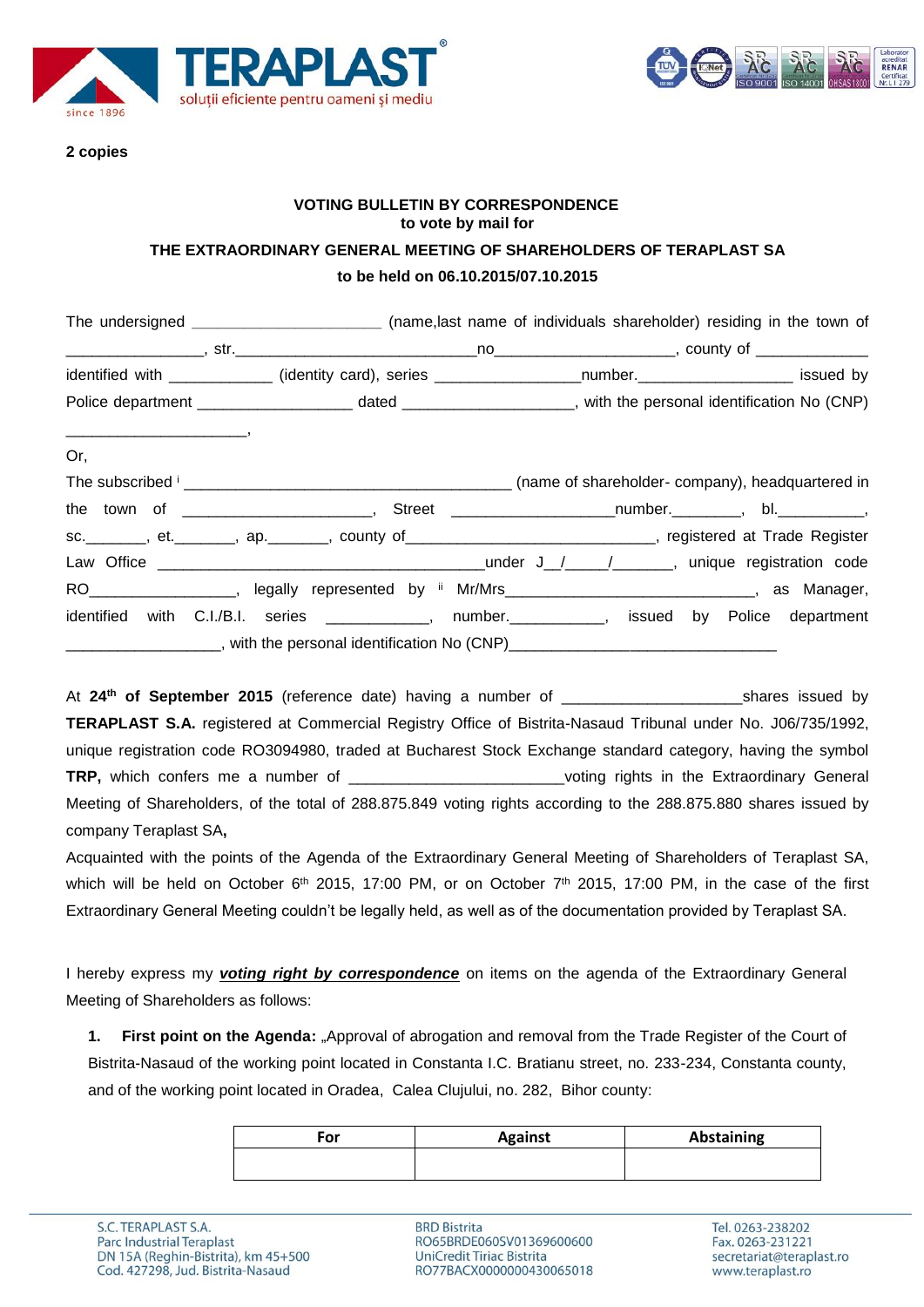



- **2. Second point on the Agenda:** "Approval of updating the Articles of Association in accordance with the approved 1<sup>st</sup> point of this, as follows:
- Art. 3. Paragraph (3) modifies and shall have the following content:

"TERAPLAST SA has the following secondary establishments:

- Working point, located in Stefanestii de Jos village, 12,Sinaia street, , Ilfov county;
- Working point, located in Brasov, 249/A, Calea Bucuresti, Brasov county;
- Working point, located in Iasi, 35, Calea Chisinaului, Iasi county;
- Working point, located in Galati, DN Galati Tecuci, Tirighina Sidex, Galati county ;
- Working point, located in Deva,1, Orizontului street, Hunedoara county;
- **Working point, "Pipes, profiles and PVC compounds production and warehouse; Warehouse for pipes,** PVC profiles, located in Sarata, Saratel, DN15A,FN, Sieu-Magherus village, Bistrita-Nasaud county";
- Working point "Central laboratory and research" located in Sarata, DN 15A, Km45+500, Sieu-Magherus village, Bistrita-Nasaud county.
- Working point "windows and doors plant" located in Bistrita 27A.,Tarpiului street, Bistrita-Nasaud county.
- Working point, located in Bistrita 17/A , Romana street, Bistrita-Nasaud county.
- Working point, located in Crainimat, Sieu-Magherus village, DN15A, KM 45+500 (Bistrita-Reghin), Bistrita-Nasaud county.
- Working point, located in Cluj-Napoca 21 corner with Pitesti 1-3, Calea Dorobantilor, ap.31, 1st floor, room 2, Cluj county."

| For | <b>Against</b> | Abstaining |
|-----|----------------|------------|
|     |                |            |

**3.** Third point on the Agenda: "Establishing the registration date which serves to identify the shareholders who will be affected by the decisions adopted by the Extraordinary General Meeting of Shareholders. The date proposed by the Board of Directors is October 22<sup>nd</sup> 2015":

| For | <b>Against</b> | <b>Abstaining</b> |
|-----|----------------|-------------------|
|     |                |                   |

**4. Fourth point on the Agenda:** "Approval of the date of 21st of October 2015 as "ex-date", respectively the date previous to the registration date when the financial instruments, subject of the decision of the corporate bodies, are transacted without the rights resulting from such decision, pursuant to art. 2 letter f) of Regulation No. 6/2009 regarding the exercise of certain rights of the shareholders within the general assemblies of the trading companies, amended and completed by Regulation no. 13/2014 regarding the amendment and completion of certain regulations issued by the National Securities Commissions (herein referred to as NSC Regulation no. 6/2009)":

| For | <b>Against</b> | Abstaining |
|-----|----------------|------------|
|     |                |            |

**BRD Bistrita** RO65BRDE060SV01369600600 **UniCredit Tiriac Bistrita** RO77BACX0000000430065018